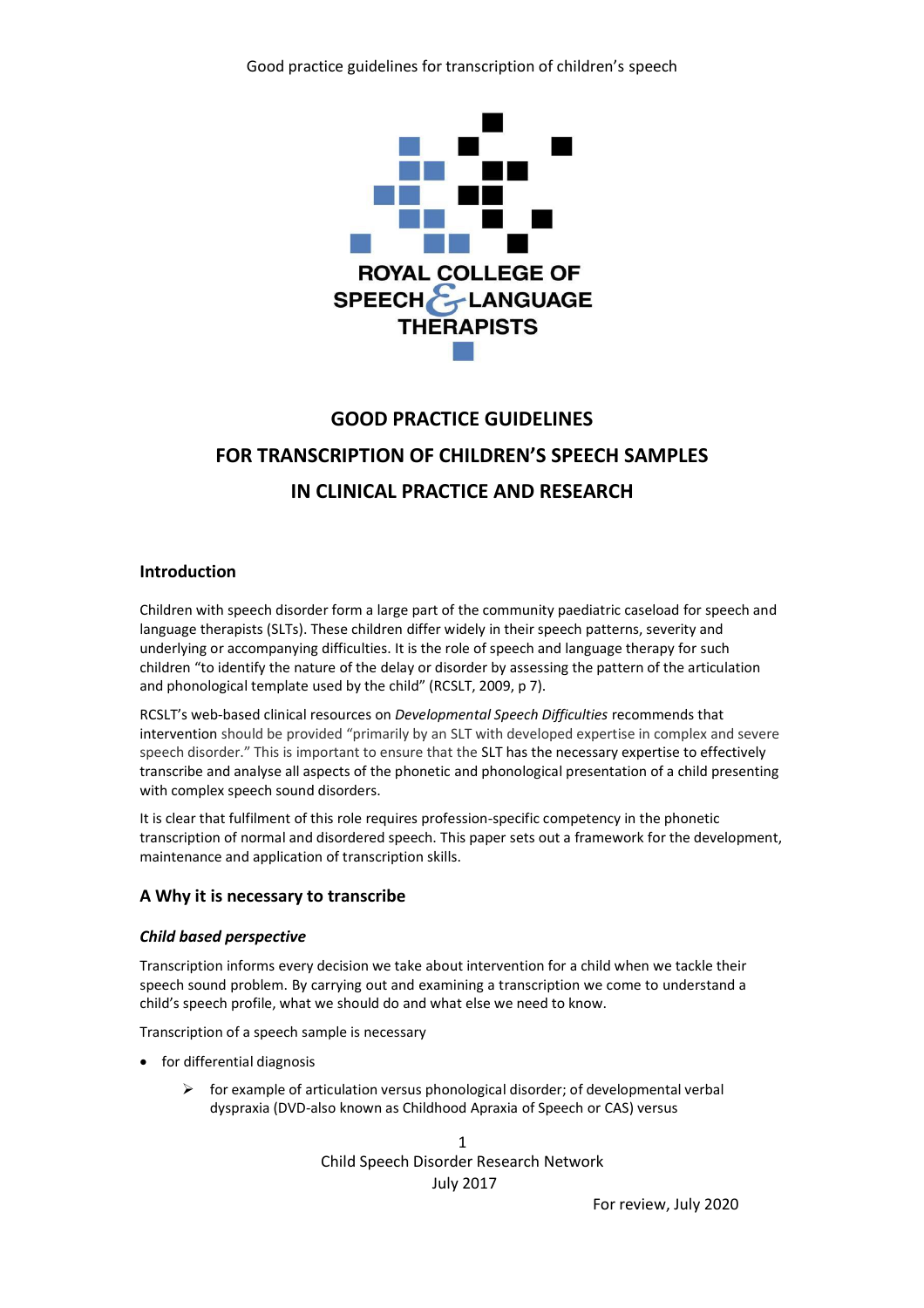Good practice guidelines for transcription of children's speech inconsistent phonologicaldisorder

- to establish the nature and extent of a child's difficulty,
	- $\triangleright$  as a necessary precursor to inform further phonological and psycholinguistic analyses and thereby decide on targets for intervention
- for management / service delivery decisions
	- $\triangleright$  for example whether SLT is necessary; whether therapy or surgery is indicated for children with oral structural anomalies; whether some degree/type of hearing impairment might be indicated and need further multi-disciplinaryinvestigation
- for selection of intervention approach and targets
	- $\triangleright$  detailed transcription and subsequent analysis permits identification of the most effective and efficient choice of intervention and targets matched to the child's needs such that intervention time and cost can be minimised
- for measuring change and/or effectiveness
	- $\triangleright$  to provide the raw data for outcome measures such as percent consonants correct; comparing change from baseline or change in treated versus untreated targets; to examine generalisation into connected speech. In the field of cleft palate it is mandatory for regional centres to measure speech outcomes, and narrow transcription is fundamental within both the clinical and audit programme (Sell et al, 2009)

## *Professional perspective*

Phonetic transcription ability is a skill unique to SLTs among the healthcare and education professions; no-one else can provide this information about a child's speech. It is information that is essential to good practice and we need to use the skills inherent in our training in order to provide it.

Phonetic transcription supports report-writing and information transfer by providing concrete information to other SLTs, not only when staff leave but also when children are seen by more than one SLT for example those attending both local and tertiary settings.

Transcription requires a high level of skill and continued practice in transcription is necessary to develop and maintain accuracy. It is particularly important to be confident in using the full set of IPA and if necessary ExtIPA, symbols when treating children with structural/neurological or hearing impairment or non-native English speakers, where phonetic-level variation from standard speech is likely.

## *What happens if we don't transcribe speech or do not transcribe it accurately?*

If SLTs do not provide an accurate transcription of an appropriate speech sample, no-one else will. There will be a risk of:

- misdiagnosis and inappropriate management decisions;
	- $\triangleright$  children with inconsistent phonological disorder benefit from a different intervention approach than children with DVD or consistent phonological disorder (Crosbie et al. 2005)
- incorrect target choice
	- $\triangleright$  narrow phonetic transcription is necessary to reveal where children are marking phonological contrasts by subtle phonetic distinctions (Bauman-Waengler,2011)
	- $\triangleright$  knowledge and appropriate and accurate use of the whole IPA, including relevant diacritics and non-English sounds, helps identify the degree of closeness of a child's realisations to the target and the contrastiveness of their speech sound system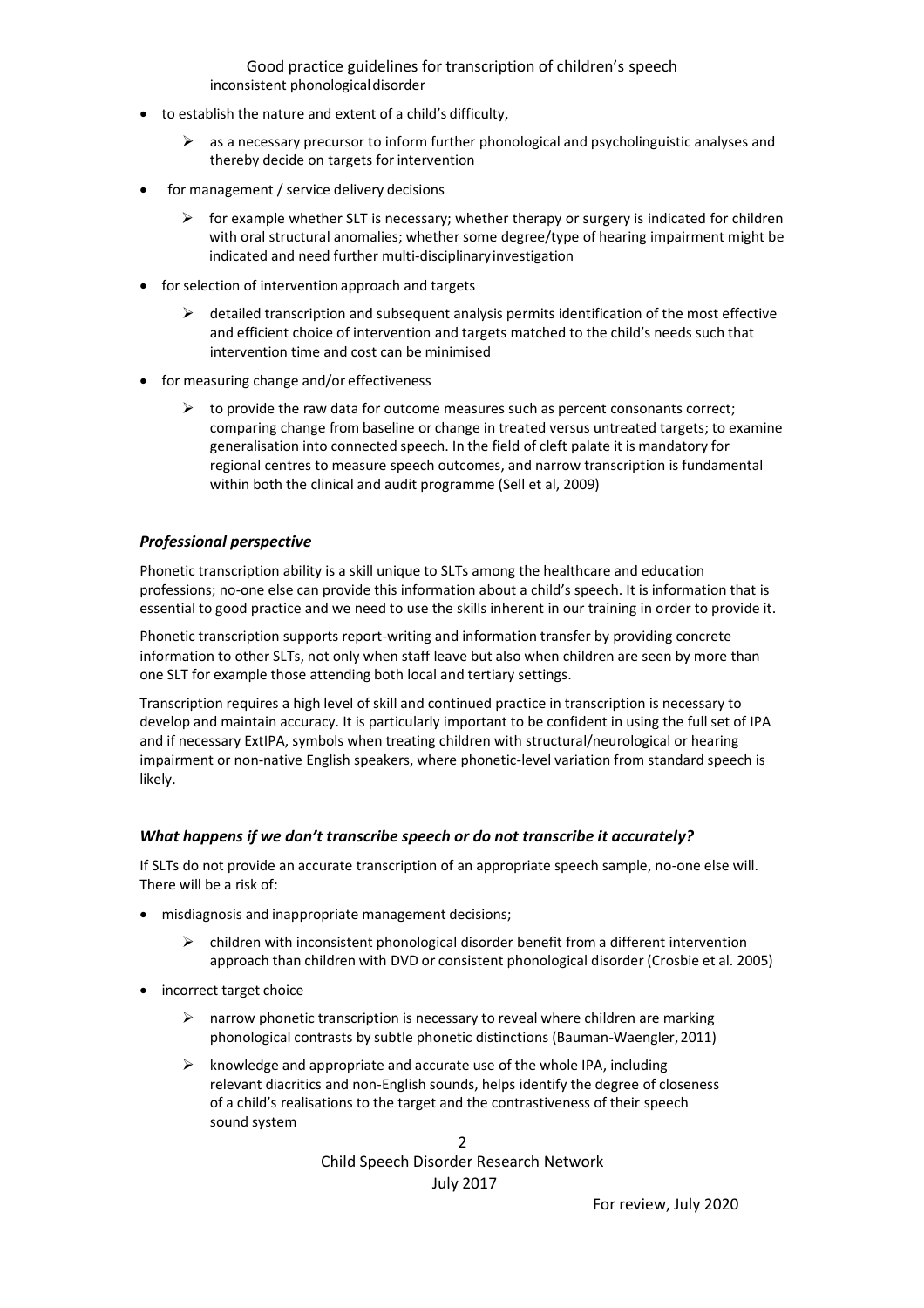Good practice guidelines for transcription of children's speech

- ineffective or inefficient therapy
	- $\triangleright$  which has direct implications for children, their education and their families, and for commissioning and contracting
- not demonstrating progress objectively
	- $\triangleright$  therefore leading to failure to demonstrate value of intervention, again with implications for service commissioning and contracting
- inadequate records
	- $\triangleright$  will not enable continuity of care across therapists or services; insufficiently specific records could potentially have serious medico-legalimplications.

In the absence of transcription, SLTs will not be equipped to provide direct speech work, nor even appropriate advice for indirect intervention. Assessment without transcription leaves us equipped only for very general consultancy advice or work on listening and attention. This can seriously undermine our contribution within multidisciplinary/educational fora.

# **B When, how and what to transcribe**

## *When?*

Any child at initial assessment with any speech difficulty needs transcription of a speech sample. Where the speech problems occur in young children in the context of wider communication problems, and speech is not the priority for intervention, it will be useful to transcribe a brief sample in order to confirm that decision and to provide a baseline statement of articulatory/phonological development. A very limited phonotactic range at early single word level of development may impact on expressive vocabulary development and we need to identify and monitor the issue, or target the development of vocabulary characterised by target phonemes.

When your clinical judgement is that speech becomes the intervention target, then a detailed assessment and transcription of speech is essential at that point and at regular intervals for measurement of change.

## *How?*

Live transcription is necessary whenever possible during a clinical assessment (i.e., for single words, and for specific targets produced in a sentence context). It is the most time-efficient way of obtaining the data and benefits from the maximum auditory and visual information.

The speech sample should also be recorded to allow checking of single word data and because repeated listening to a recording is necessary for connected speech.

Transcription must be fit and sufficient for purpose. Whether to use broad (phonemic) or narrow transcription will depend on what is required to describe the child's speech patterns; specialists in speech disorders will use both routinely. Narrow phonetic transcription is recommended to capture the subtleties of the speech of deaf children (Teoh & Chin, 2009) and is the standard of care for cleft speech (Gibbon, Ellis & Crampin, 2004). The decision making and assessment process is outlined in the flowchart and description below.

The transcription of a child's speech is an important part of assessment data and will be filed in the child's case notes. Optimally high quality digital audio and/or video recordings of the speech sample should be collected on a routine basis. Legally this forms part of the child's health record and should be stored securely, and retained according to local guidelines. It is important to ensure recordings are systematically archived in order to facilitate retrieval as required. This provides a valuable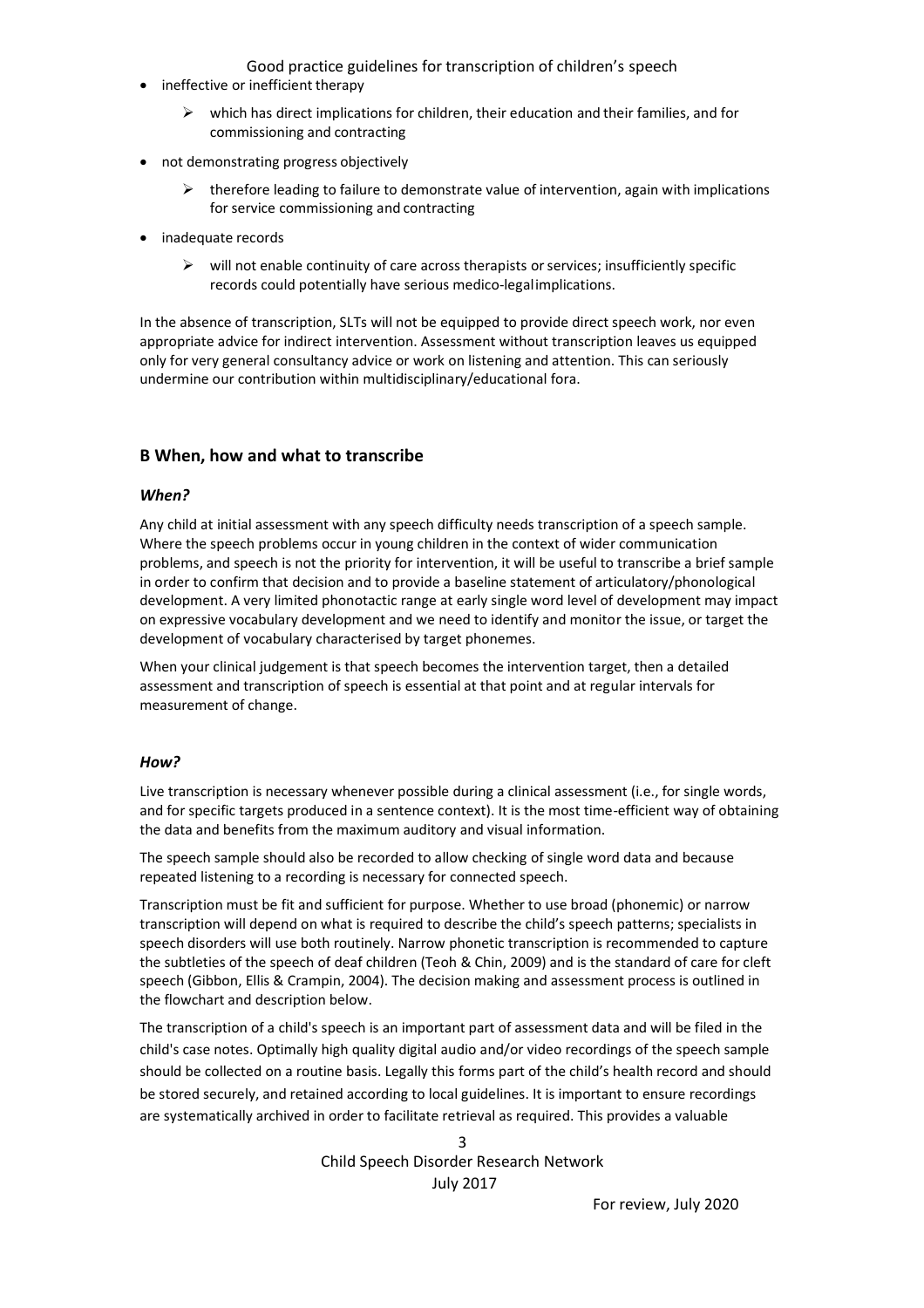Good practice guidelines for transcription of children's speech archive of longitudinal data which can provide a rich resource for building the evidence base, and indeed recordings are essential to ensure inter- and intra-rater reliability and thereby control for bias in research studies. At a clinical level, recordings might allow for transcription by more experienced colleagues for review of transcription accuracy or detail.

Consent is a central tenet of all forms of healthcare, and a range of guidance documents have been published by the Department of Health, which should be consulted for details of the law and good practice requirements. This equally applies to audio or video recordings. Consent can be documented either through the use of a consent form which is then filed in the Health records or through documenting in the child's notes that oral consent has been given. If however, recordings are to be used for education, publication or research purposes, consent must be in writing. Standard consent forms are available on the Department of Health website, but also be aware of any guidance on consent issued by the RCSLT, and the local Trust's policy.

#### *What?*

Assessment of a child will cover a range of contexts, from the waiting room to the clinic to home or school. This paper focuses only on those elements of assessment which should potentially be transcribed (see flowchart at the end of the document).

1 Preliminary data should consist of:

a) A screening list of words, derived by picture naming (not imitation). Baker and McLeod (2014) recommend at least 100 words with all phonemes targeted in each possible syllable position with a representation of different word shapes, lengths and stress patterns. The screening list should also have the potential to assess for variability through assessing each consonant in each word position in a range of contexts. Some current published assessments would fulfil these criteria. Transcribe live.

#### AND

b) A small amount of connected speech, i.e. sentences where you know the context and likely content. What is important is to ensure that as a minimum, sufficient connected speech is sampled in order to determine the degree to which intelligibility is compromised and also, the impact of segmental and suprasegmentalfeatures. A connected speech sample will also allow you to consider the impact of the child's speech sound disorder on other domains of language and vice versa (Baker and McLeod 2014).

The sample of connected speech needs to be recorded. It may not be necessary to transcribe the sentences if it is clear that the child has only a very straightforward constrained error pattern, or their speech difficulties are too mild to warrant therapy. If the child's problem is extremely severe or containing many phonetic-level differences, an inexperienced therapist may need help in transcribing from a specialist colleague.

2 If the child requires intervention for their speech sound disorder, the single word and connected speech sample should allow you to identify a priority target (for example a single sound, a class of sounds, a process or a specific word position). It is then necessary to:

a) Transcribe further words within your chosen target areas. This 'probe' list should put the target sound/s in different phonetic contexts and in words with different numbers of syllables and should test repeated production of some words several times.

b) Assess and transcribe stimulability of target sounds in isolation and innonwords

3 It is then necessary to record a larger connected speech sample (for example a narrative or genuine conversation). Listen and transcribe excerpts if they show up features not in evidence in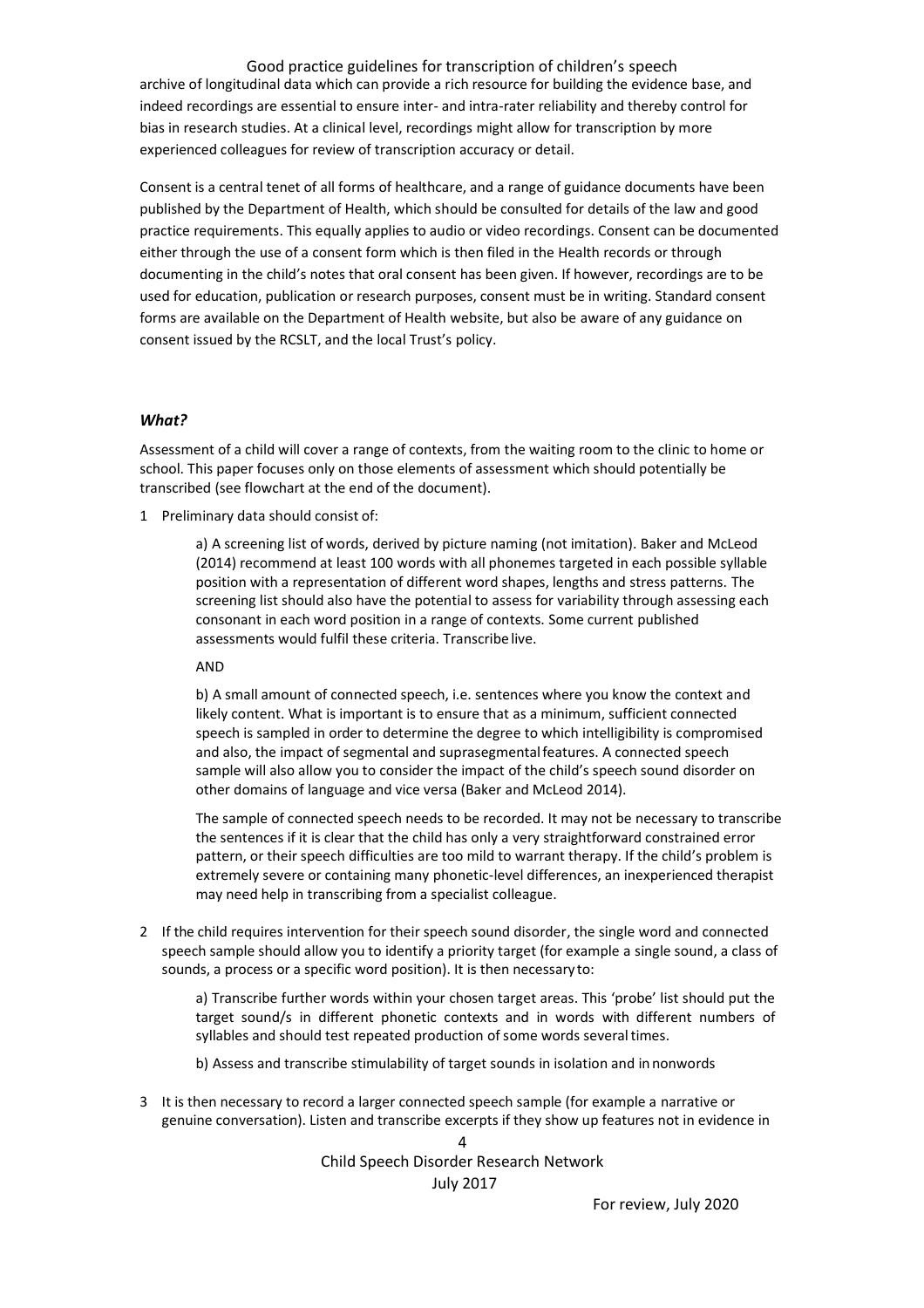Good practice guidelines for transcription of children's speech the single word sample. The literature is highly variable in its recommendations for the length of a sample of connected speech; for example Bauman-Waengler (2011) suggests three minutes of conversational speech; Stackhouse et. al. (2007) look at word boundary effects in 48 sentences; Klinto et. al. (2011) compared single word versus connected speech accuracy using 13 sentences. To summarise, usage in studies and guidance to date has ranged from ten sentences to several minutes of conversational speech.

It is also important to recognise that there are different methods of collecting connected speech samples including sentence repetition, conversation, picture description and narrative sampling. Each of these will produce variations in speech production which should be borne in mind during analysis.

The transcription decision making tree at the end of this document summarises the points in this section and provides a useful reference to guide clinicians and researchers regarding when and what to sample and transcribe.

#### *It's not just about consonants*

It is as necessary to transcribe vowels accurately as it is consonants. It is important to consider the potential influence of vowel context on consonant production as well as errorful vowel realisations. The child's speech sample should therefore also allow the SLT to consider how the child realizes vowels in a range of contexts in relation to: place (high versus low; back versus front); monophthongs versus diphthongs; and how vowels are influenced by  $\lambda$  in both non-rhotic and rhotic accents. Vowel errors can have a serious effect on intelligibility and are often an indicator of a more complex speech sound disorder (Strand in Shriberg et al. (2012)).

#### *Why do we need connected speech?*

- Use of sounds may be different in single words and connected speech, for example there may be simplification of syllable and word structure, but also addition of sounds (such as glides, or glottal stops) to separate vowels where there is much omission of target consonants. There may be exacerbated use of the processes seen in single words, or additional processes may become apparent.
- Errors may occur across word boundaries.
- There are suprasegmental features (prosody, resonance, voice) which operate across utterances.
- Connected speech should be the basis for intelligibility assessment.

## **C Tools, skills and resources for transcription**

#### *Equipment*

- Paper & pencil & rubber.
- A good quality digital audio-recorder available for all therapists so that a sample can be recorded in any session as required.
- A video-recorder, tripod and high quality microphone for eachteam.
	- $\triangleright$  Video recording gives access to additional information about a child's movements which cannot always be noted when transcribing live
- $\triangleright$  Video-recording can be used with more severe cases to allow involvement of a specialist clinician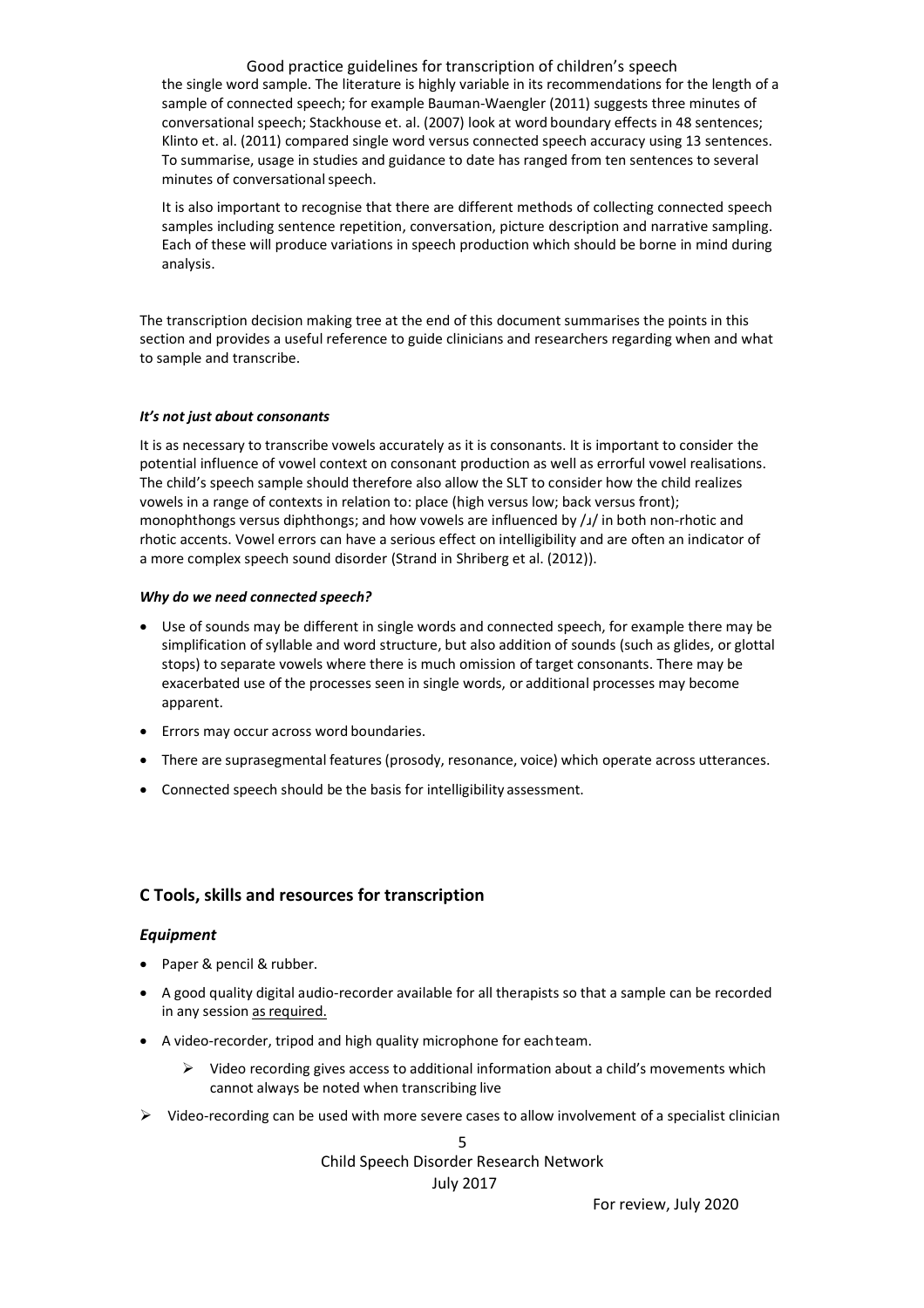Good practice guidelines for transcription of children's speech particularly where visual aspects of speech may be key to intelligibility such as with deaf children (Parker & Kersner 1997)

- $\triangleright$  Audio quality of video cameras can be inadequate; use a camera with an external microphone socket and plug in a high quality microphone. There are guidelines within the cleft palate field (www.clispi.org).
- ➢ Advances in technology have resulted in reduction in costs of this type of equipment combined with ease of use and portability.

## *Personnel and skill-mix*

Both RCSLT and HCPC rightly recognise the importance of phonetics in training SLTs. Newly qualified clinicians enter the profession with a baseline threshold competency in transcription which will need regular practice to be maintained and enhanced.

Indeed, we recommend that CPD opportunities should be provided and pursued to allow for regular phonetics transcription 'top-ups' in order to help clinicians maintain and build on this vital skill.

More experienced colleagues with developed skills should be able to support and advise on complex cases.

In-service training should be used to enhance skills across a team, allowing discussion and 'calibration' of transcription for children with unusual speech characteristics.

#### *Time*

How can adequate transcription be fitted into the time constraints of clinical practice? By taking the approach set out in the flowchart. The type of transcription depends on the complexity of the child's problem and the stage and purpose of assessment.

### *Resources*

Specific items are not generally listed in this paper as ongoing developments will render links and examples out of date. However the following are useful resource ideas which can be identified through on-line searches:

- The IPA chart.
	- ➢ Also extIPA symbols for disordered speech.
	- $\triangleright$  'Speaking' IPA charts, giving audio-files of spoken examples of each sound or symbol.
	- ➢ 'Seeing Speech' (Lawson et al. 2015). Available at[: http://seeingspeech.ac.uk](http://seeingspeech.ac.uk/)
- Training samples for transcription practice, eg Webfon (search on phonetic transcription selfpractice).
- Phonetic and audio analysis packages (search on phonetic analysis packages).
- Checklist for connected speech features.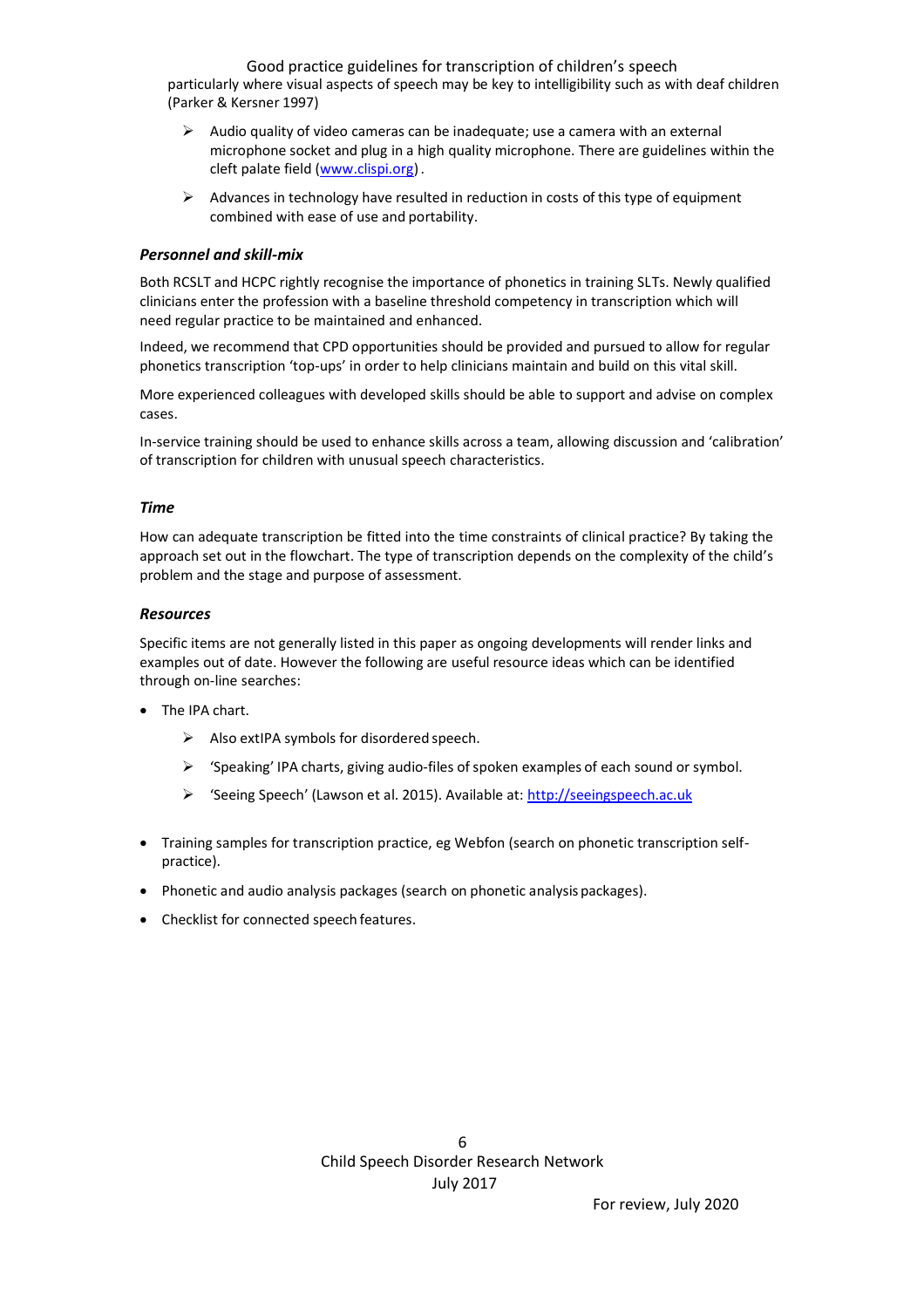#### Good practice guidelines for transcription of children's speech

# **References**

Baker E. and McLeod, S. (2014). Speech-Language Pathologists' practices regarding assessment, analysis, target selection, intervention, and service delivery for children with speech sound disorders. *Clinical Linguistics & Phonetics* 28(7-8), 508-531.

Bauman-Waengler, J. A. (2011). *Articulatory and Phonological Impairments: A Clinical Focus*. 4<sup>th</sup> Ed. Harlow: Pearson Education.

Crosbie, S., Holm, A. & Dodd, B. (2005). Intervention for children with severe speech disorder: A comparison of two approaches*. International Journal of Language & Communication Disorders* 40, 467-491.

Klinto, K., Salameh, E.-K., Svensson, H., & Lohmander, A. (2011). The impact of speech material on speech judgement in children with and without cleft palate*. International Journal of Language & Communication Disorders* 46, 348-360.

Lawson, E., J. Stuart-Smith, J. M. Scobbie, S. Nakai (2015). Seeing Speech: an articulatory web resource for the study of Phonetics. University of Glasgow. 1st April 2015. [http://seeingspeech.ac.uk](http://seeingspeech.ac.uk/)

Parker, A and Kersner, M (1997) How you look is what you find: Observing the phonology of deaf speakers*. Journal of Clinical Speech and Language Studies* 7, 1 - 16.

RCSLT (2009). *Resource Manual For Commissioning And Planning Services For SLCN: Speech and Language Impairment*. London: RCSLT.

Sell, D., John, A., Harding-Bell, A., Sweeney, T., Hegarty, F. & Freeman, J. (2009). Cleft Audit Protocol for Speech (CAPS-A): a comprehensive training package for speech analysis. *International Journal of Language & Communication Disorder* 44, 529-548.

Shriberg, L.D., Lohmeier, H.L., Strand, E.A. and Jakielski, K.J. (2012). Encoding, memory, and transcoding deficits in childhood apraxia of speech. Clinical Linguistics & Phonetics 26(5), 445-482.

Stackhouse, J., Vance, M., Pascoe, M. & Wells, B. (2007). *Children's Speech and Literacy Difficulties 4. Compendium of Auditory and Speech Tasks.* (Chapter 6*)*. Chichester: Wiley.

Teoh A,T., & Chin, S.B., (2009) Transcribing the Speech of Children With Cochlear Implants: Clinical Application of Narrow Phonetic Transcriptions. *American Journal of Speech-Language Pathology* 18, 388–401.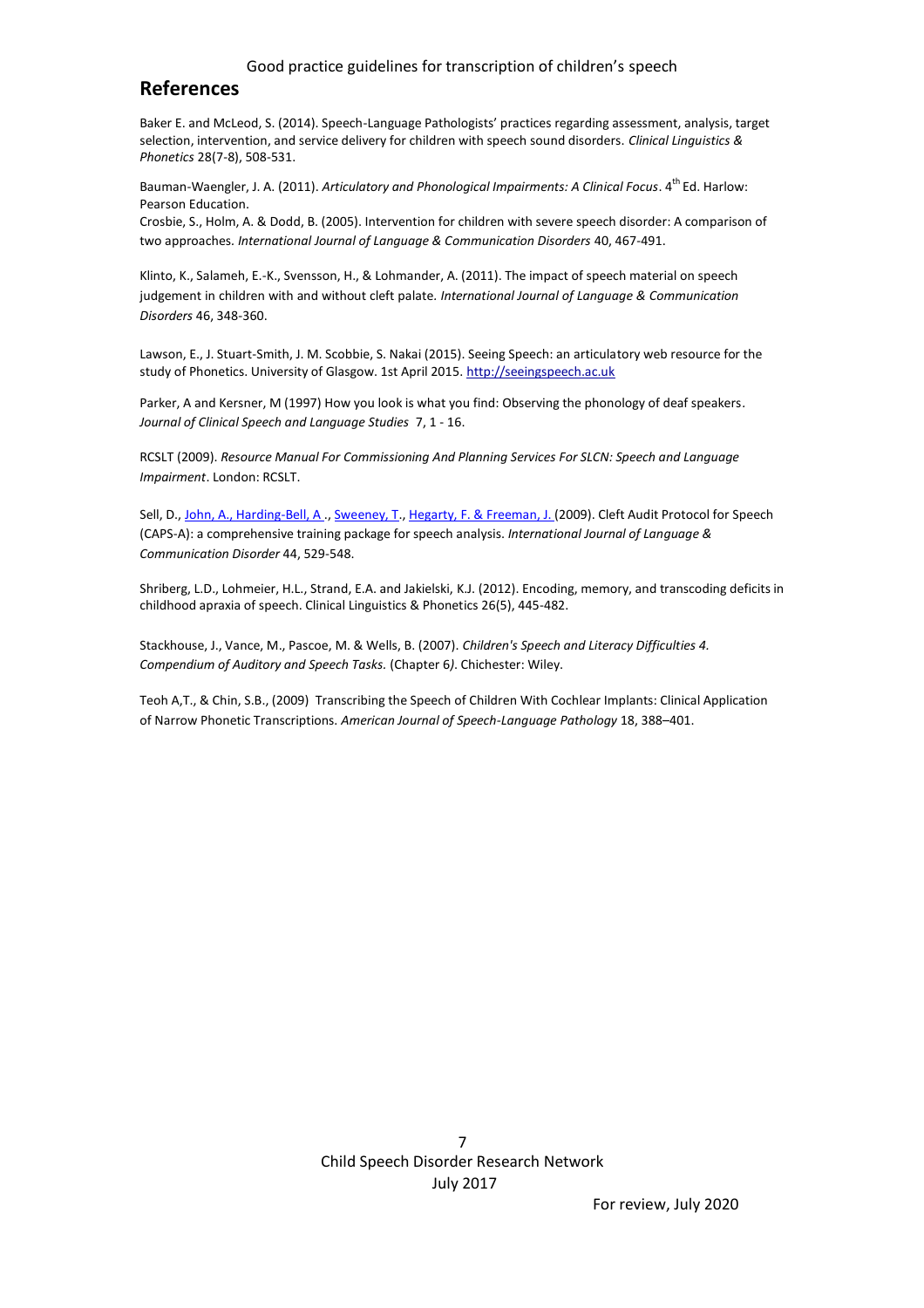# **Contributors**

These guidelines have been compiled by the members of the Child Speech Disorders Research Network (formerly the UK and Ireland Specialists in Specific Speech Impairment network (SSSI Network)) .

The members of this group at the time of production of the first edition of the guidelines in July 2013 were as follows:

| Sally Bates            | University of St Mark & St John, Plymouth       |
|------------------------|-------------------------------------------------|
| Jan Broomfield         | Consultant SLT                                  |
| Barbara Dodd           | previously of City University, London           |
| Fiona Gibbon           | University College Cork                         |
| Anne Hesketh           | University of Manchester                        |
| Vicky Joffe            | City University, London                         |
| Gwen Lancaster         | Specialist SLT, Merton and Sutton NHS           |
| Debbie Sell            | Senior Research Fellow, GOS, London             |
| Jane Speake            | Lead practitioner, Cambridgeshire NHS           |
| Joy Stackhouse         | University of Sheffield                         |
| <b>Hilary Stephens</b> | Nuffield Speech Clinic, London                  |
| Julia Stewart          | University of St Mark & St John, Plymouth       |
| Maggie Vance           | University of Sheffield                         |
| Jocelynne Watson       | Queen Margaret University, Edinburgh            |
| Pam Williams           | Nuffield Speech Clinic, London                  |
| Sara Wood              | Queen Margaret University, Edinburgh            |
| Yvonne Wren            | Bristol Speech & Language Therapy Research Unit |

A panel paper based on these guidelines was presented at the International Clinical Linguistics and Phonetics Association conference in Cork, Ireland in June 2012. Comments made by the audience during the discussion following this presentation have been incorporated into the document.

These guidelines were revised in 2016 and updated by the Child Speech Disorder Research Network. Members who had joined the network since 2013 and who contributed to these revisions were:

Joanne Cleland Strathclyde University Jill Titterington University of Ulster Helen Stringer University of Newcastle Rachel Rees University College, London

These guidelines should be cited as follows:

Child Speech Disorder Research Network (2017) *Good practice guidelines for the transcription of children's speech in clinical practice and research*. Published on RCSLT members webpage [\(www.rcslt.org\)](http://www.rcslt.org/) and Bristol Speech and Language Therapy Research Unit webpage (www.speechtherapy.org.uk)